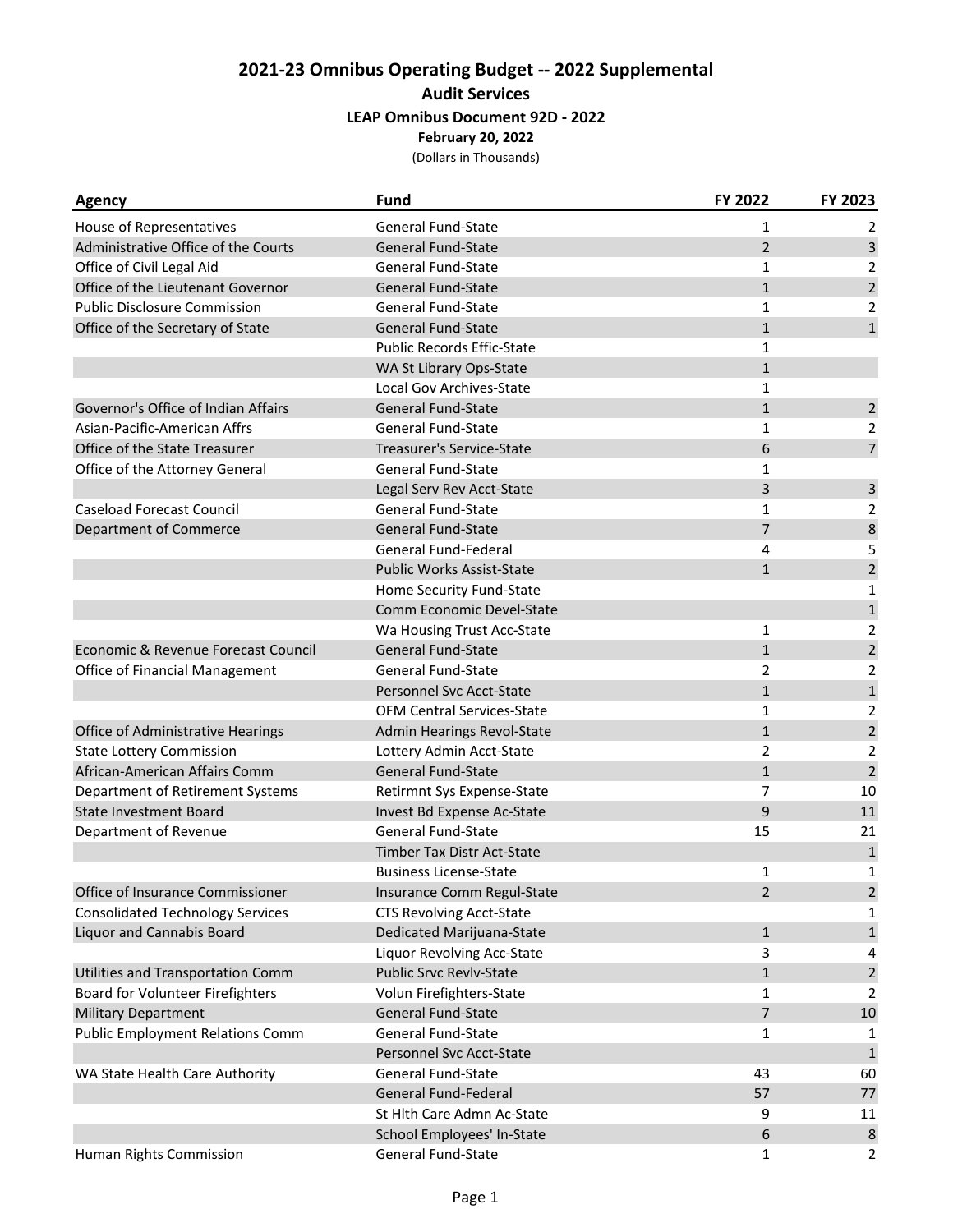## **2021‐23 Omnibus Operating Budget ‐‐ 2022 Supplemental Audit Services LEAP Omnibus Document 92D ‐ 2022 February 20, 2022**

(Dollars in Thousands)

| <b>Agency</b>                             | <b>Fund</b>                       | FY 2022        | FY 2023                 |
|-------------------------------------------|-----------------------------------|----------------|-------------------------|
| <b>Criminal Justice Training Comm</b>     | <b>General Fund-State</b>         | $\mathbf{1}$   | $\overline{2}$          |
| Department of Labor and Industries        | <b>Accident Account-State</b>     | 10             | 14                      |
|                                           | Medical Aid Account-State         | 9              | 13                      |
| Department of Health                      | <b>General Fund-State</b>         | 3              | 4                       |
|                                           | <b>General Fund-Federal</b>       | 8              | 11                      |
|                                           | General Fund-Local                | 3              | 5                       |
|                                           | <b>Health Prfessns Acct-State</b> | $\overline{2}$ | $\overline{\mathbf{3}}$ |
|                                           | Drinking Water Assis-Federal      | 1              | 1                       |
| Department of Veterans' Affairs           | <b>General Fund-State</b>         | 5              | $\overline{7}$          |
| Children, Youth, and Families             | General Fund-State                | 23             | 32                      |
|                                           | General Fund-Federal              | 11             | 15                      |
| <b>Department of Corrections</b>          | <b>General Fund-State</b>         | 25             | 34                      |
| Dept of Services for the Blind            | <b>General Fund-State</b>         | $\mathbf{1}$   |                         |
|                                           | General Fund-Federal              | 1              | 2                       |
| <b>Employment Security Department</b>     | <b>General Fund-Federal</b>       | $\overline{2}$ | $\overline{3}$          |
|                                           | <b>General Fund-Local</b>         | 5              | 6                       |
|                                           | Unemploy Comp Admin-Federal       | 29             | 40                      |
|                                           | Admin Contingen Acct-State        |                | 1                       |
|                                           | <b>Employment Service-State</b>   | 4              | $\overline{\mathbf{4}}$ |
|                                           | Fam Med Lv Insurance-State        | 6              | $\overline{7}$          |
| Dept of Social and Health Services        | <b>General Fund-State</b>         | 82             | 112                     |
|                                           | General Fund-Federal              | 40             | 55                      |
| Columbia River Gorge Commission           | <b>General Fund-State</b>         | $\mathbf{1}$   | $\mathbf 1$             |
|                                           | General Fund-Local                |                | 1                       |
| Department of Ecology                     | <b>General Fund-State</b>         | $\overline{2}$ | $\mathbf 2$             |
|                                           | Waste Reduct/Recycle-State        |                | 1                       |
|                                           | <b>Water Quality Permit-State</b> | 2              | 3                       |
|                                           | Hazardous Waste-State             | 1              |                         |
|                                           | Radioactive Mixed-State           | $\mathbf{1}$   | $\mathbf 1$             |
|                                           | Oil Spill Prevn Acct-State        | 1              |                         |
|                                           | <b>Model Toxics Oper-State</b>    | 8              | 12                      |
| <b>State Parks and Recreation Comm</b>    | Parks Renewal Acct-State          | 4              | 6                       |
| <b>Recreation and Conservation Office</b> | <b>General Fund-State</b>         | $\mathbf{1}$   |                         |
|                                           | Recreation Resources-State        |                | 1                       |
| Environ & Land Use Hearings Office        | <b>General Fund-State</b>         | 1              | $\overline{2}$          |
| Dept of Fish and Wildlife                 | General Fund-State                | 6              | 9                       |
|                                           | Fish Wildlife Consv-State         | 7              | $\mathsf 9$             |
| <b>Puget Sound Partnership</b>            | General Fund-State                | 1              | 1                       |
|                                           | <b>General Fund-Federal</b>       |                | $\mathbf{1}$            |
| Department of Natural Resources           | General Fund-State                | 4              | 4                       |
|                                           | Forest Development-State          | $\overline{2}$ | $\overline{2}$          |
|                                           | Aquatic Lands Acct-State          | 1              |                         |
|                                           | Res Mgmt Cost Acct-State          | 4              | 5                       |
|                                           | Model Toxics Oper-State           | 1              |                         |